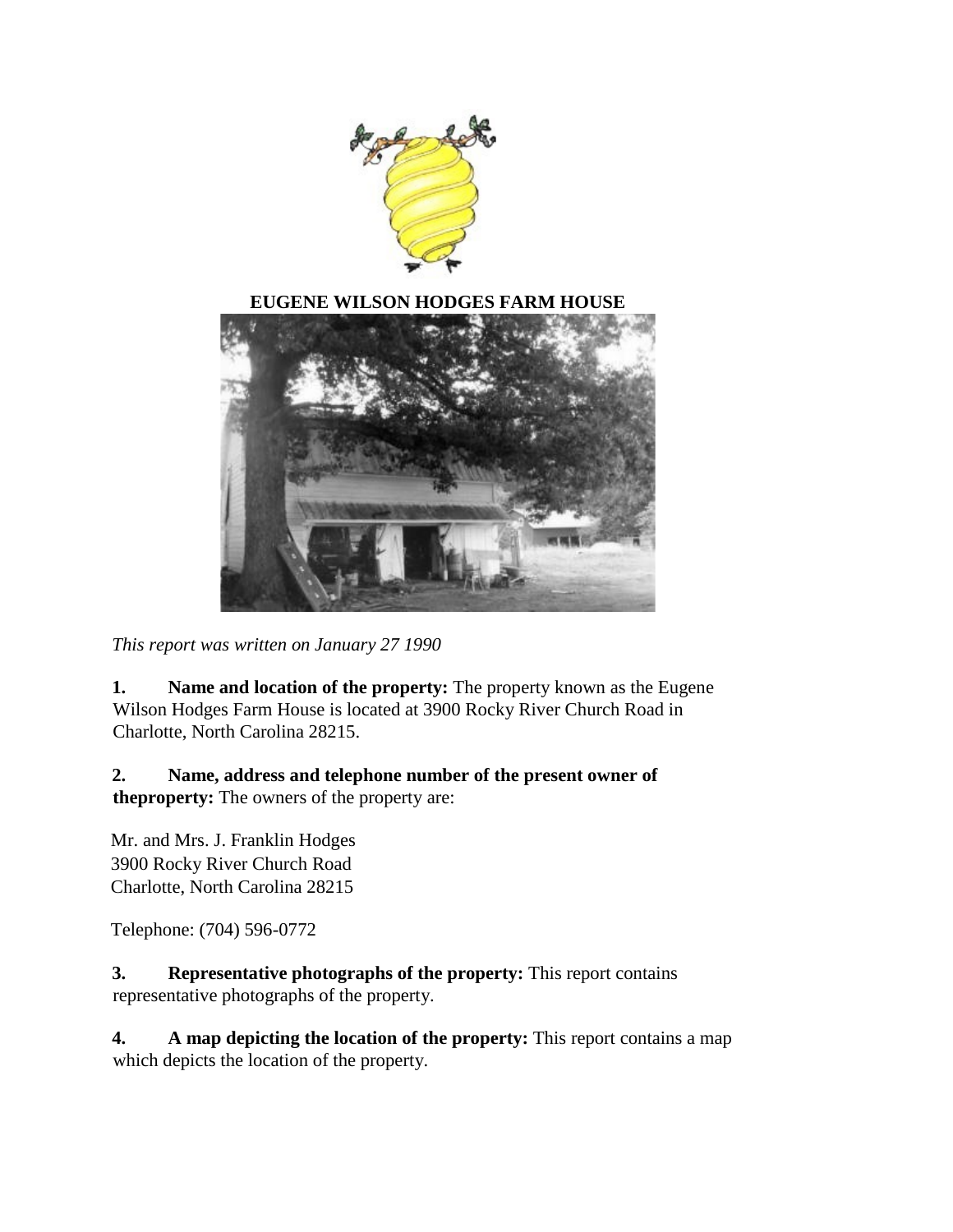

### **5. Current Deed Book Reference to the Property:** This property is divided into several parcels. They are:

Tax Parcel Number 105-051-03 Deed Book 5931, Page 864 Zoning: Farm Appraised Value: Land  $(37.26 \text{ acres}) = $12,360$  $Improvement = 0$ Total:  $= $12,360$ 

Tax Parcel Number 105-061-12 Deed Book 4781, page 457 Zoning: Farm Appraised Value: Land  $(41.66 \text{ acres}) = $14,830$  $Improvements = $33.620 Total:$  $= $48,450$ 

Tax Parcel Number 105-061-13 Deed Book 5931, Page 864 Zoning: R12 Appraised Value: Land  $(1.5 \text{ acres}) = $14,000$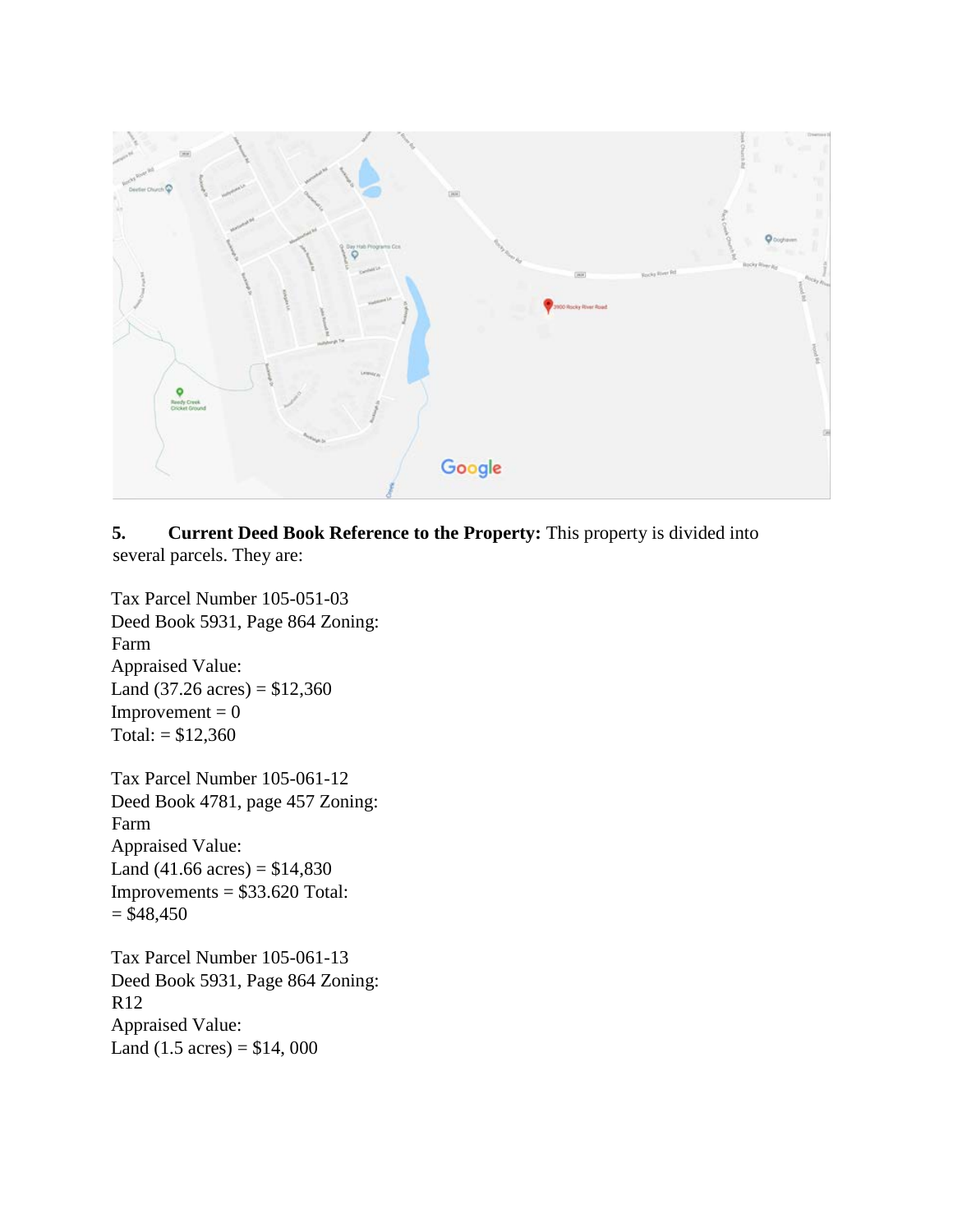$= $60, 820$ Tax Parcel Number 105-061-14 Deed Book 5931, page 864 Zoning: Farm Appraised Value: Land  $(23.2 \text{ acres}) = $10,790$  $Improvements = -0-$ Total =  $$10, 790$ 

 $Improvements = $46,820$  Total

**6. A brief historical sketch of the property:** This report contains a brief historical sketch of the property prepared by Dr. William H. Huffman, Ph.D.

**7. A brief architectural description of the property:** This report contains a brief architectural description of the property prepared by Dr. Richard Mattson, Ph.D

. **8. Documentation of why and in what ways the property meets the criteria for designation set forth in N.C.G.S. 160A-400.5:**

**a. Special significance in terms of its history, architecture, and cultural importance:** The Commission judges that the property known as the Eugene Wilson Hodges Farm does possess special significance in terms of Charlotte-Mecklenburg. The Commission bases its judgment on the following considerations: 1) the Eugene Wilson Hodges Farm, comprising a handsome triple-A roofed I-house and a 187 acre tract of pasturage, cultivated fields, and wooded fencelines is an unusually pristine example of the early 20th Century agricultural environment which once was predominant in Mecklenburg County; 2) the ca. 1908 Hodges House is architecturally significant as representing an early 20th Century interpretation of the traditional Ihouse type adapted and embellished with an array of vernacular Colonial Revival elements by the owner-builder; 3) outbuildings, such as the hip-roofed wellhouse, possess architectural significance as representatives of both traditional and popular building types of their era; and 4) the gambrel-roofed outbuildings, when constructed, represented a new, innovative building type in Mecklenburg County.

**b. Integrity of design setting, workmanship materials. feeling. and/or association:** The Commission contends that the architectural description by Dr. Richard Mattson which is included in this report demonstrates that the Eugene Wilson Hodges Farm meets this criterion.

**9. Ad Valorem Appraisal:** The Commission is aware that designation would allow the owner to apply for an automatic deferral of 50% of the Ad Valorem taxes on all or any portion of the property which becomes "historic landmark." The current appraised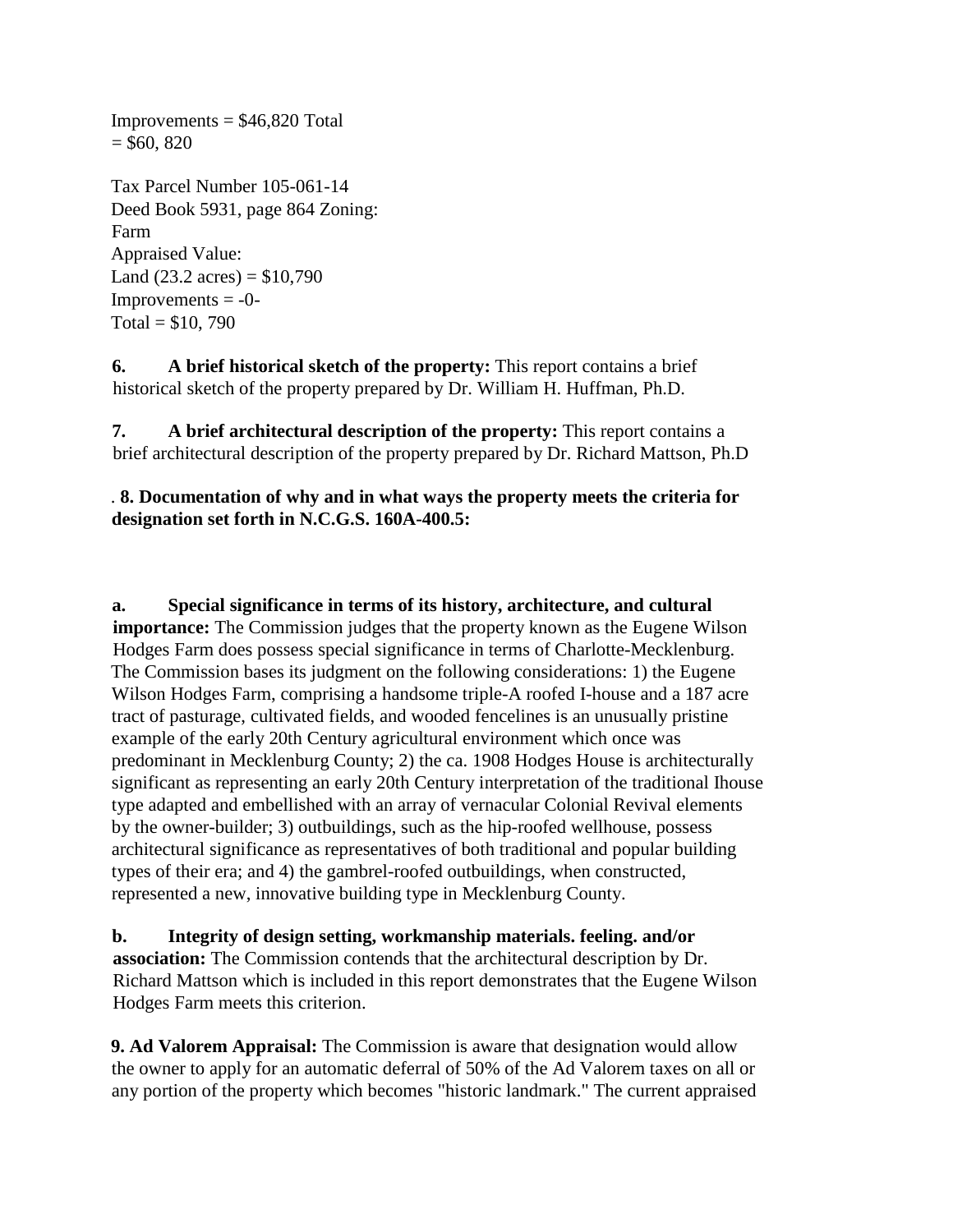value of the improvements is \$80,440. The current appraised value of the 103.62 acres is \$51,980. The total appraised value of the property is \$132,420.

### **Date of Preparation of this Report:** January 27 1990

**Prepared by: Dr. Dan L. Morrill in conjunction with Nora M. Black** Charlotte-Mecklenburg Historic Landmarks Commission 1225 South Caldwell Street Charlotte, North Carolina 28203

Telephone: (704) 376-9115



# *Architectural Description*

The Eugene Wilson Hodges Farm comprises approximately 187 acres of farmland, farmhouse, and related outbuildings northeast of Charlotte in Mecklenburg County. The property constitutes one of the county's largest farmsteads today, and thus contributes significantly to the persistent rural character of its setting in the area east of the Newell community. Here, the farm is located on both the north and south sides of the winding Rocky River Church Road. Nearby, to the northeast and southeast, stand the l9th-century farmhouses of the Caldwell and Hood families, respectively, who, like the Hodges family, have shaped the physical and cultural landscape of this part of the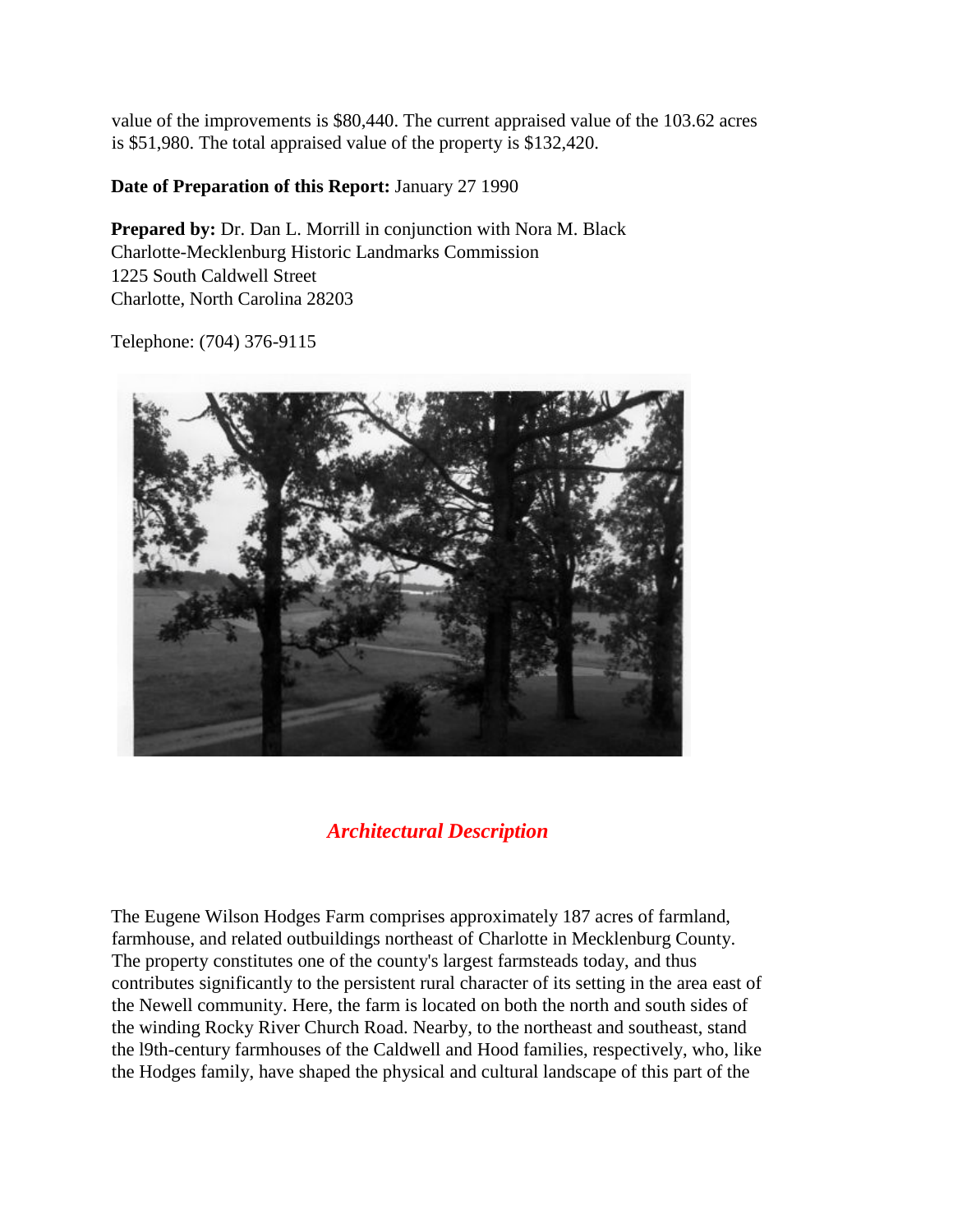county for more than a century (Gatza 1987). The Hodges House, built about 1908, is the centerpiece of a large complex of agricultural buildings and structures, including four contributing buildings, five contributing structures, seven noncontributing buildings and three noncontributing structures. A number of the contributing properties have replacement siding, such as metal and asphalt veneers. However, their original forms are essentially intact, and original sidings survive beneath the later coverings. The great majority of noncontributing buildings and structures, among them a dilapidated tenant house and two large gambrel roofed dairy barns, have forms and methods of construction consistent with the contributing outbuildings. Many of the noncontributing strutures furthermore, are buffered from the original core of the farmyard by mature oak trees. Among the contributing resources is the farmland. This land includes about 120 acres of pasture, bordered by woods, to the east and south of the farmyard. Cropland stands to the west, southwest, and north, across the road, and constitutes about 65 acres. This surrounding farmland has survived in unusually pristine condition.

It is said that several tenant dwellings once stood north across the road from the Hodges House, and that a frame smokehouse originally stood behind the residence, beside the wellhouse. No evidence of these buildings survives above ground, and no archaeological study has been undertaken.

This frame, three-bay I-house with two parallel, one-story rear ells was built abut 1908. It is said that the first owner, Eugene Wilson Hodges, built the dwelling primarily by himself, employing materials salvaged from other properties in the area (Frank Hodges Interview 1989). The house is distinguished by a triple-A roof covered by patterned slate shingles. Two exterior, stuccoed-brick chimneys are located at the rear of the house, accommodating fireplaces in the two main first and second-story rooms, as well as, originally, in the two rear wings. Windows have one-over-one sash with simply molded surrounds on the second story, and distinctive single-pane fixed windows with transoms in the front porch area. This front facade is dominated by a wraparound, hip-roofed porch with a raised seam tin roof and slender, wooden Doric columns, reflecting the influence of the Colonial Revival Style. The original turnedpost balustrade has been removed. This porch extends around the east elevation and terminates with a bathroom, which originally had been a one-room flower house. The original windows in this bay have been remodelled and the original sash replaced. On the west gable end, the porch ends at a 1950s extension of the enclosed shed along the west side of the west ell. The rear ell and extension contain bedrooms. The east ell contains the dining room and kitchen and is attached to the bedroom wing by an original shed-roofed hallway. This hall originally led to an open shed-roofed porch along the west side of the kitchen wing which has been enclosed.

The interior's plan and finish reflect the taste and handiwork of Hodges. The first floor consists of two main rooms in the two-story block with no hallway separating the rooms. The stairway rises from a rear hall, which divides the two back ells. This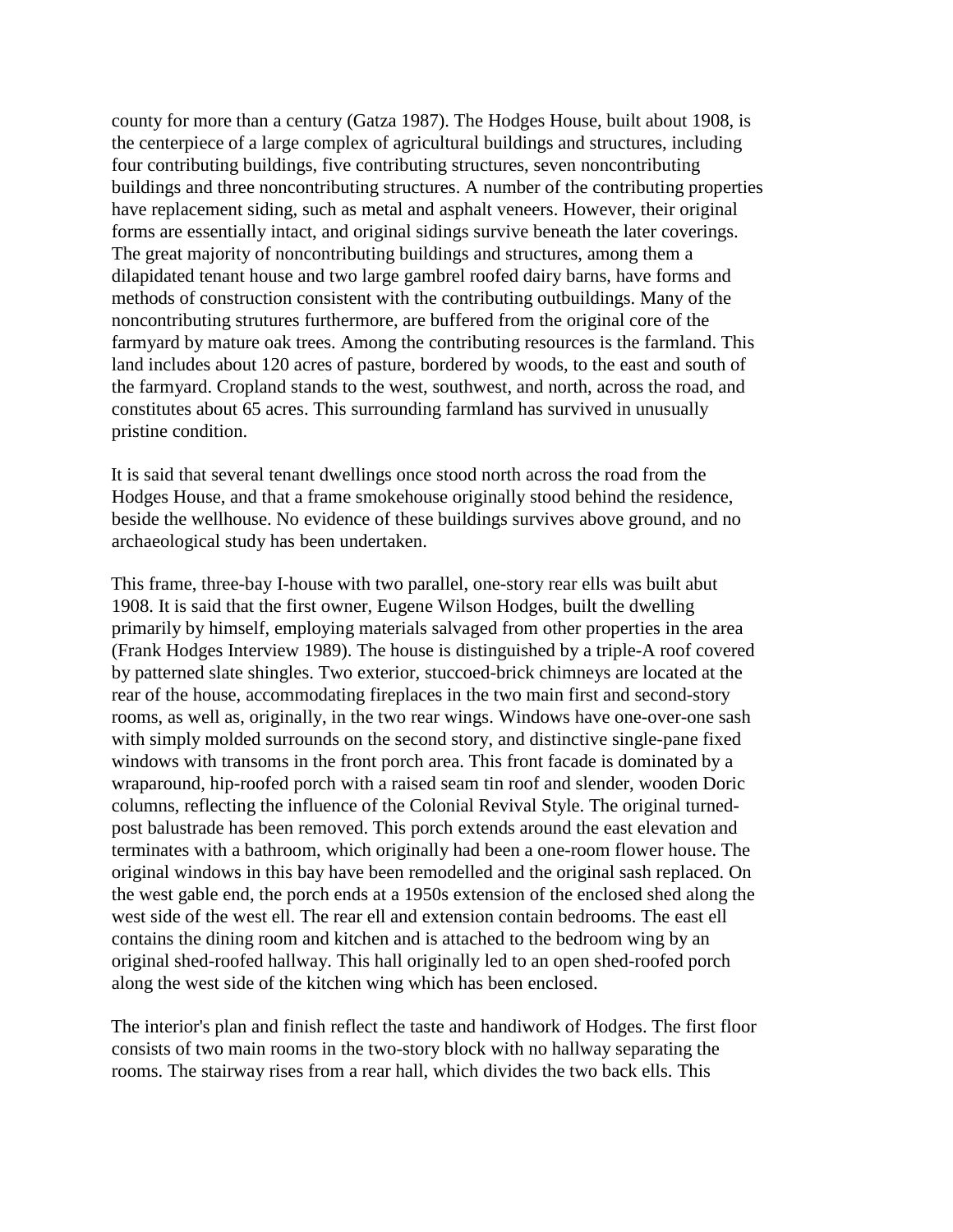stairway is enclosed; and according to family members the enclosure is original. The stair has a heavy square newel and turned balusters shielded by a plaster wall. Original plaster walls and ceilings exist throughout the house, though new cropped acoustical ceilings, installed about 18 inches below the originals, are in place in all the rooms; and the rear ells and upstairs bedrooms plywood wall paneling over the original plaster. The house includes a variety of mantels said to have been salvaged by Hodges from other houses. However, these mantels have designs reflecting the house's period of construction. For example, the mantel in the east front room (originally the parlor) has free-standing colonettes. The other mantels, which are simpler, display square shelves supported by attached square posts on either side of the fire opening.

#### **Landscape (Contributing Site)**

The approximately 187-acre tract of farmland comprising the Hodges Farm continues to display the appearance, and some of the uses, which characterized it during the period of significance. Although cotton, dominant crop on the Hodges Farm in the early 20th century, is no longer raised, the landscape's rolling terrain of cropland, pasture, and woods, reveals the essential character of the Piedmont farmsteads which once dominated Mecklenburg County. The land remains part of a large working farm where crops and livestock are raised on its soil. The farmyard, the centerpiece of the tract, is shaded by mature oaks. Although this farm is situated in one of the more agrarian parts of the county, new residential developments now mark the former farmland to the northeast, physical reminders of the fragility of this rural landscape.

The Eugene Wilson Hodges Farm is composed of a handsome ca.1908, triple-A Ihouse, and a variety of frame hip-, gable-, shed-, and gambrel-roofed outbuildings. The Hodges House is architecturally significant under Criterion C as representing an early 20th-century interpretation of the traditional I-house. Built largely by the owner, this weatherboarded dwelling displays an array of vernacular Colonial Revival elements that were adapted to suit the needs and tastes of the Hodges family. The classical post porch wraps around the main facade, while the enclosed stairway rises from a rear hallway (closer to the kitchen and dining room than to the main entrancesee Associated Property Type I--Early 20th Century Small Town Dwellings and Farmhouses). The outbuildings are also architecturally significant under Criterion C, representing both traditional and popular building types (see Associated Property Type II--Outbuildings). Among the contributing outbuildings are a frame hip-roofed wellhouse, shed-roofed chicken coops, a gable-roofed barns, and gambrel-roofed granaries with wagon shelters. In particular, these gambrel-roofed buildings represented a relatively new, innovative building type in the county. As reflected by the noncontributing 1940s gambrel-roofed barns on the Hodges farmstead, this barn type with the spacious upper story grew in popularity among local farmers as the century progressed. The farm is also eligible under Criterion A as representing a middle-class farming operation in Mecklenburg County in the early decades of the 20th century (see Context Statement--Post-Bellum Agriculture). Eugene Wilson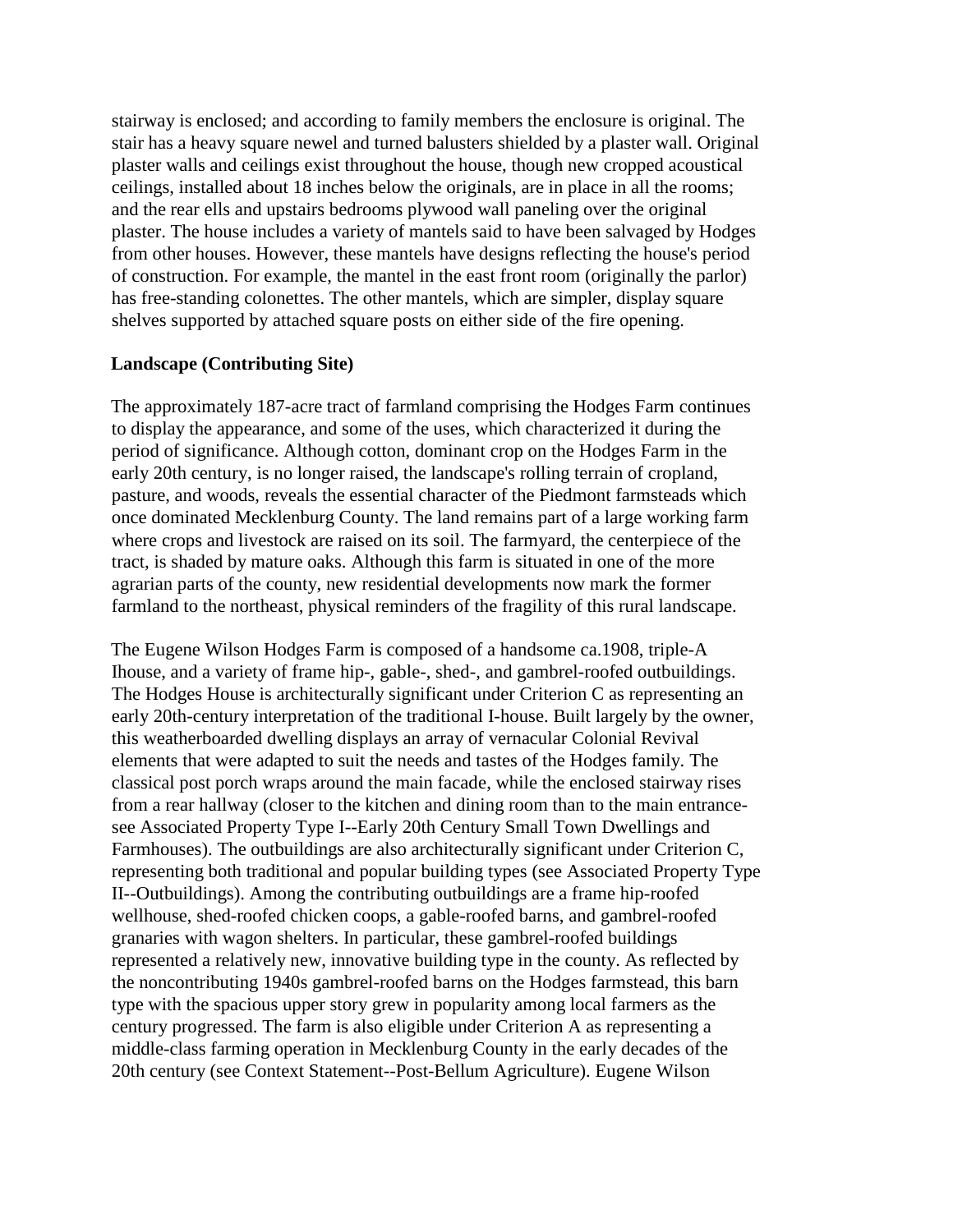Hodges (1878-1943) was a prosperous farmer in the Crab Orchard Township of Mecklenburg County. He raised crops and livestock typical of county farms in the early 20th century. He built and resided in a substantial farmhouse that was functional for his large family, as well as stylistically appropriate for his social class. In this regard, his dwelling was similar to other farmhouses of his peers; and like his peers, Hodges had granaries, a wellhouse, several chicken coops, dairy barns, and tenant houses among the significant support buildings and structures on his farmstead.

References

Gatza, Mary Beth. 1987. *Architectural Inventory of Rural Mecklenburg County, North Carolina*. Unpublished inventory available at the N.C. Division of Archives and History, Raleigh.

Hodges, Frank. Present owner of the Hodges Farm and son of Eugene Wilson Hodges. Interview, July 18, 1989. Mr. Hodges provided information concerning the dates of house and related outbuildings.

# *Historical Overview*

E. W. Hodges grew up on his parents' farm, which was also in Crab Orchard Township. The son of Calvin W. and Jane Hood Hodges, E. W. began acquiring land of his own in 1905, and continued to buy additional acreage through fifteen more purchases of Crab Orchard farmland, the last of which was bought in 1941, just two years before his death.<sup>1</sup> According to the 1880 census, his parents farmed rented land, but by the time he died, E. W. Hodges had accumulated 486.38 acres.<sup>2</sup>

According to family members, E. W. Hodges built his house in 1908. He designed it himself, and used lumber from his land to build it.<sup>3</sup> There are no agricultural records available for the Hodges farm from the census figures (the last of which that are available is 1880), but a picture of the agricultural production may be gathered from the settlement of Hodges' estate in 1944. The inventory shows that his farm produced 600 bushels of corn, 1000 bushels of oats, 1000 bushels of barley, 30 tons of hay, and 62 bales of cotton. He owned 22 milk cows, five heifers, and five mules. The farm implements were valued at \$610.00, and he had an undetermined number of tenant